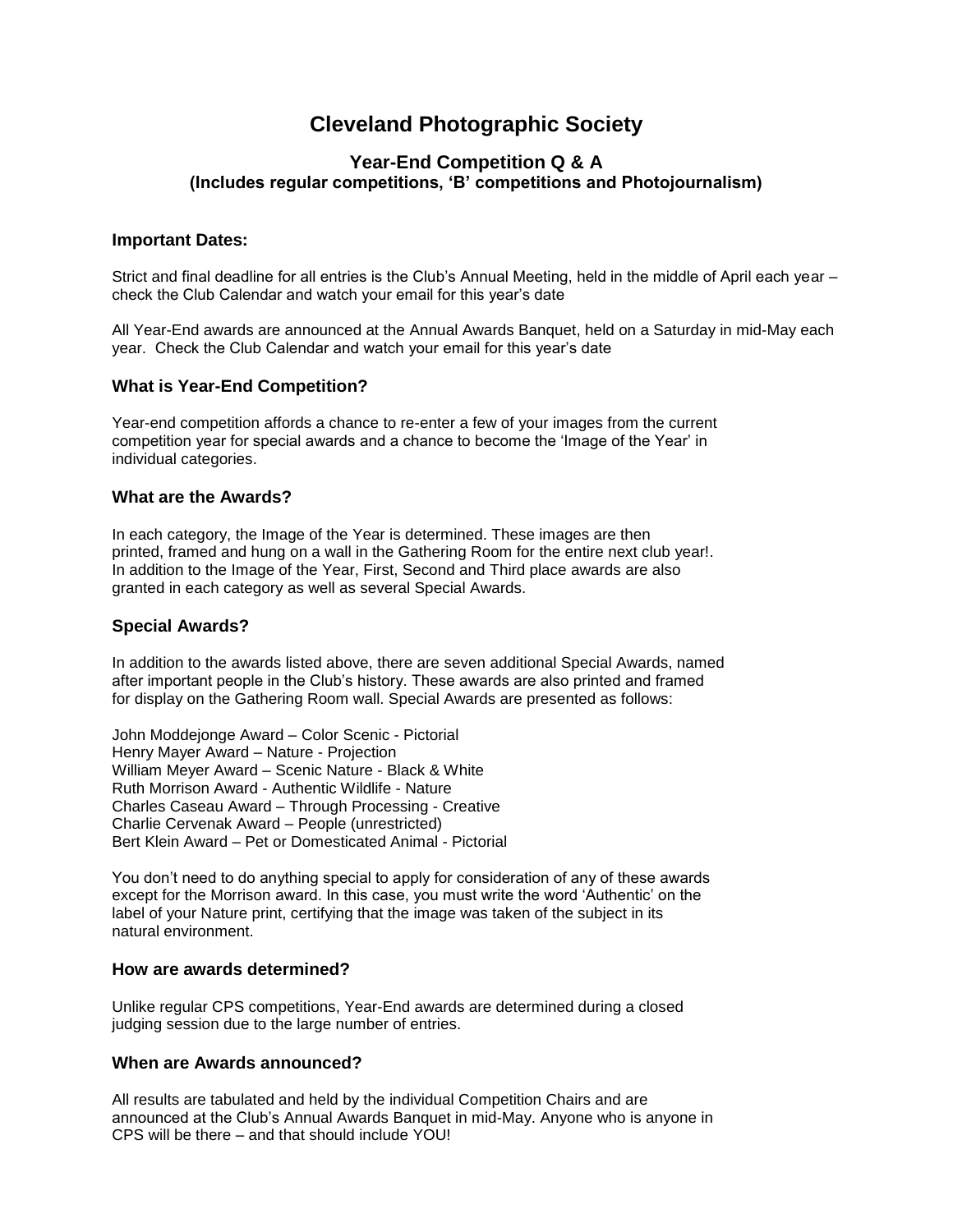#### **Okay – sounds fun. How do I enter?**

You can enter up to three previously-entered images in each category by:

- Bringing prints directly to the club room anytime between now and the April Annual Meeting and placing in the boxes indicated for this purpose.

- For Projection images, login to the Shutter Score [website \(the link has be](mailto:randycps@beiter.com)en provided via email to eligible members and students) and choose from the images you've previously entered in regular competition.

## **What are the Categories?**

Categories are the same as we always use for competitions – Black & White, Creative, Nature, People and Pictorial. Because there are more Pictorial images than in other categories, an Image of the Year is selected for both Pictorial Print and Pictorial Projection.

#### **Can I switch Categories from where they were submitted previously?**

No. All images must be entered in the same Category as submitted during the competition year.

#### **Do I need to label my images with any special label?**

No, but the label information must include your name, the original image title and the competition category. If the original label from the competition is still on the back of the photo, that's fine. If you've changed mountings or mats, just add a new label with the correct information. DO NOT alter the name of your image.

#### **If I entered the same image in two categories during the year, what do I do?**

You can choose which of the previously-entered categories to enter for year-end, but not both.

#### **I was pretty proud of my image and I framed it and gave it to a friend. Do I have to get it back?**

You can re-print the image and enter it.

#### **Can I make any changes or enhancements to the image?**

NO. The image must be submitted exactly as it appeared when entered during regular competition. No changes to the image can be made.

#### **Does my image need to be mounted and matted?**

Submission requirements are exactly the same as for regular competitions – mounted and/or matted. Framed images will not be accepted.

## **My image didn't win anything during the regular competition. Am I wasting my time by entering it again?**

Not necessarily. There have traditionally been several surprises during year-end judging – prints that did not place during the regular competition year have frequently won awards in year-end competition. Pick the images that YOU like and give it a try!